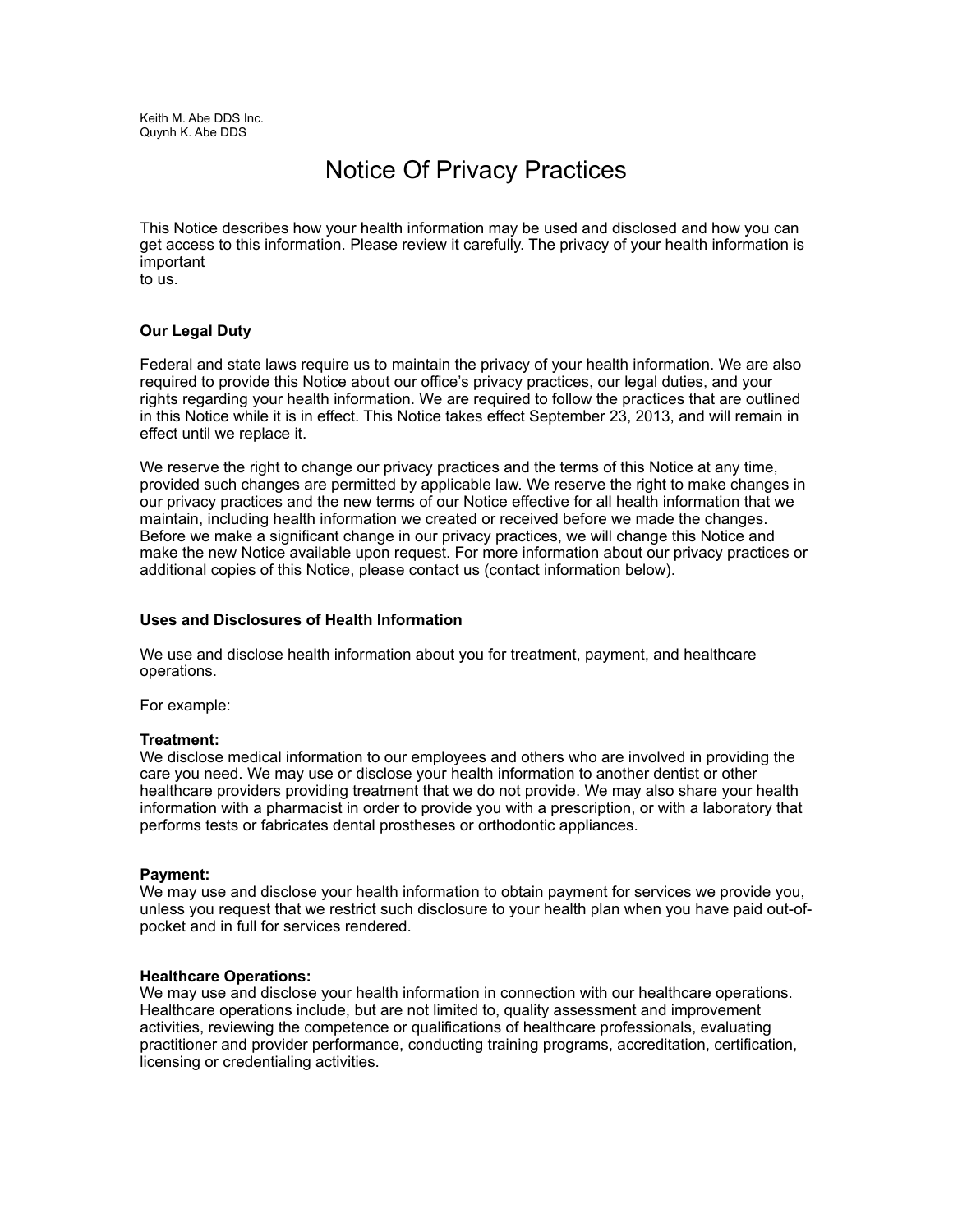#### **Your Authorization:**

In addition to our use of your health information for treatment, payment or healthcare operations, you may give us written authorization to use your health information or to disclose it to anyone for any purpose. If you give us an authorization, you may revoke it in writing at any time. Your revocation will not affect any use or disclosures permitted by your authorization while it is in effect. Unless you give us a written authorization, we cannot use or disclose your health information for any reason except those described in this Notice.

### **To Your Family and Friends:**

We must disclose your health information to you, as described in the Patient Rights section of this Notice. You have the right to request restrictions on disclosure to family members, other relatives, close personal friends, or any other person identified by you.

#### **Unsecured Email:**

We will not send you unsecured emails pertaining to your health information without your prior authorization. If you do authorize communications via unsecured email, you have the right to revoke the authorization at any time.

#### **Persons Involved in Care:**

We may use or disclose health information to notify, or assist in the notification of (including identifying or locating) a family member, your personal representative or another person responsible for your care, of your location, your general condition, or death. If you are present, then prior to use or disclosure of your health information, we will provide you with an opportunity to object to such uses or disclosures. In the event of your incapacity or emergency circumstances, we will disclose health information based on a determination using our professional judgment disclosing only health information that is directly relevant to the person's involvement in your healthcare. We will also use our professional judgment and our experience with common practice to make reasonable inferences of your best interest in allowing a person to pick up filled prescriptions, medical supplies, X-rays, or other similar forms of health information.

#### **Marketing Health-Related Services:**

We may contact you about products or services related to your treatment, case management or care coordination, or to propose other treatments or health-related benefits and services in which you may be interested. We may also encourage you to purchase a product or service when you visit our office. If you are currently an enrollee of a dental plan, we may receive payment for communications to you in relation to our provision, coordination, or management of your dental care, including our coordination or management of your health care with a third party, our consultation with other health care providers relating to your care, or if we refer you for health care. We will not otherwise use or disclose your health information for marketing purposes without you written authorization. We will disclose whether we receive payments for marketing activity you have authorized.

#### **Change of Ownership:**

If this dental practice is sold or merged with another practice or organization, your health records will become the property of the new owner. However, you may request that copies of your health information be transferred to another dental practice.

#### **Required by Law:**

We may use or disclose your health information when we are required to do so by law.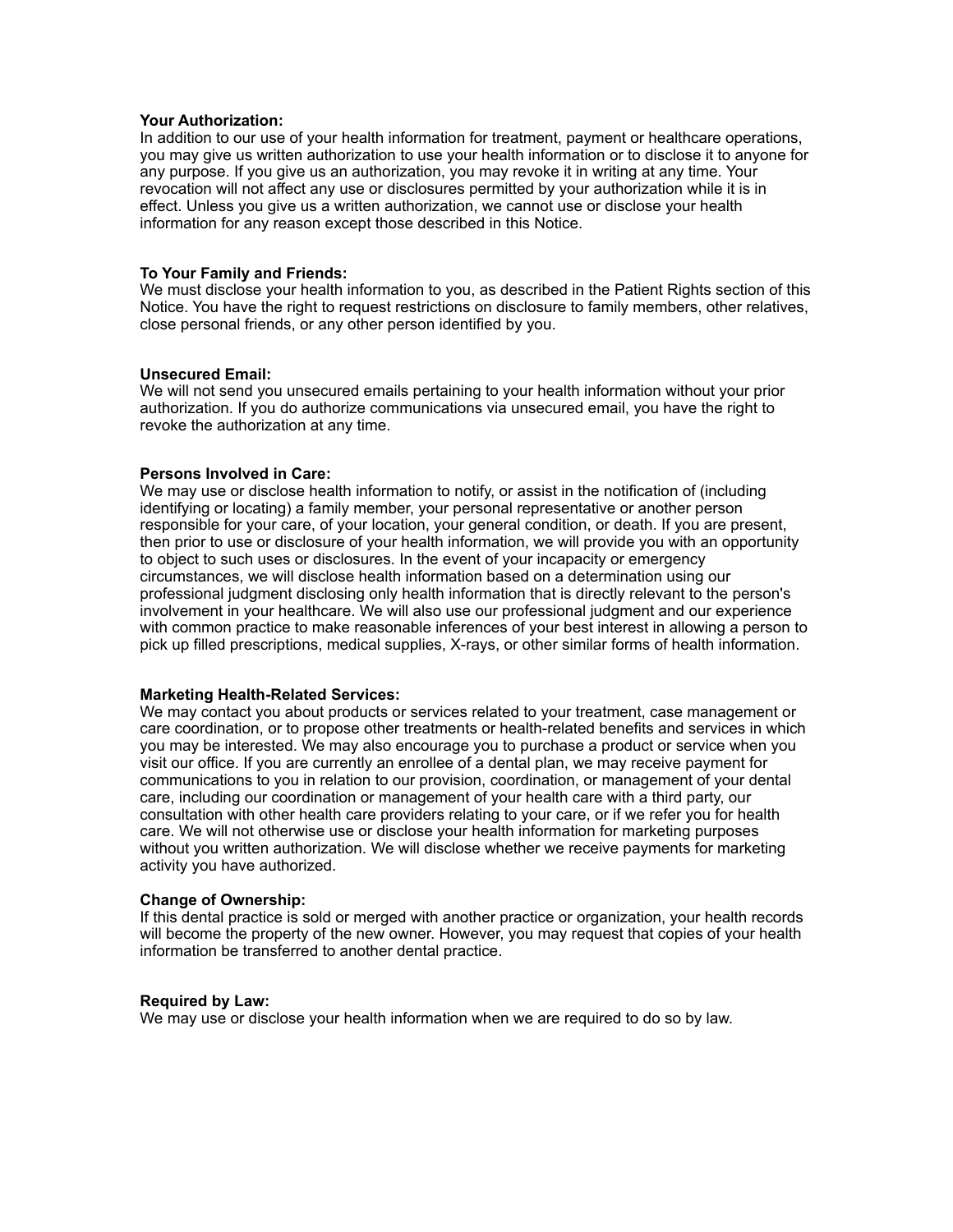### **Public Health:**

We may, and are sometimes legally obligated, to disclose your health information to public health agencies for purposes related to preventing or controlling disease, injury or disability; reporting abuse or neglect; reporting domestic violence; reporting to the Food and Drug Administration problems with products and reactions to medications; and reporting disease or infection exposure. Upon reporting suspected elder or dependent adult abuse or domestic violence, we will promptly inform you or your personal representative unless we believe the notification would place you at risk of harm or would require informing a personal representative we believe is responsible for the abuse or harm.

### **Abuse or Neglect:**

We may disclose your health information to appropriate authorities if we reasonably believe that you are a possible victim of abuse, neglect, or domestic violence or the possible victim of other crimes. We may disclose your health information to the extent necessary to avert a serious threat to your health or safety or the health or safety of others.

## **National Security:**

We may disclose to military authorities the health information of Armed Forces personnel under certain circumstances. We may disclose to authorized federal officials health information required for lawful intelligence, counterintelligence, and other national security activities. We may disclose to correctional institutions or law enforcement officials having lawful custody of protected health information of inmates or patients under certain circumstances.

## **Appointment Reminders:**

We may contact you to provide you with appointment reminders via voicemail, postcards, or letters. We may also leave a message with the person answering the phone if you are not available.

## **Sign In Sheet and Announcement:**

Upon arriving at our office, we may use and disclose medical information about you by asking that you sign an intake sheet at our front desk. We may also announce your name when we are ready to see you.

## **Patient Rights**

#### **Access:**

You have the right to look at or get copies of your health information, with limited exceptions. You may request that we provide copies in a format other than photocopies. We will use the format you request unless we cannot practicably do so. You must make a request in writing to obtain access to your health information. You may obtain a form to request access by contacting our office. We will charge you a reasonable cost-based fee for expenses such as copies and staff time. You may also request access by sending us a letter. If you request copies, there may be a charge for time spent. If you request an alternate format, we will charge a cost-based fee for providing your health information in that format. If you prefer, we will prepare a summary or an explanation of your health information for a fee. Contact us for a full explanation of our fee structure.

#### **Disclosure Accounting:**

You have a right to receive a list of instances in which we disclosed your health information for purposes other than treatment, payment, healthcare operations and certain other activities for the last six years. If you request this accounting more than once in a 12-month period, we may charge you a reasonable cost-based fee for responding to these additional requests.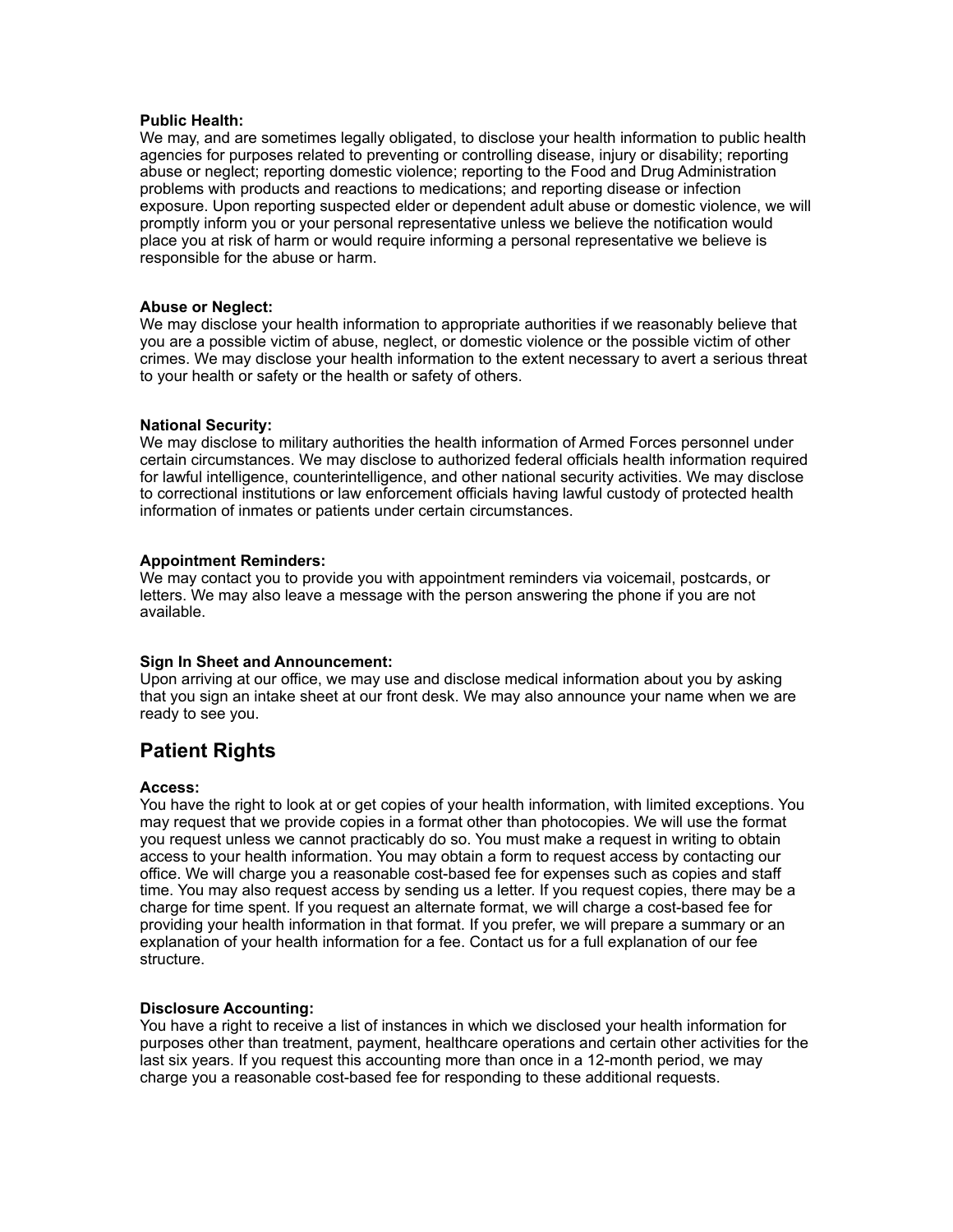### **Restriction:**

You have the right to request that we place additional restrictions on our use or disclosure of your health information. We are not required to agree to these additional restrictions, but if we do, we will abide by our agreement (except in emergency). In the event you pay out-of-pocket and in full for services rendered, you may request that we not share your health information with your health plan. We must agree to this request.

### **Alternative Communication:**

You have the right to request that we communicate with you about your health information by alternative means or to alternative locations. You must make your request in writing. Your request must specify the alternative means or location, and provide satisfactory explanation of how payments will be handled under the alternative means or location you request.

### **Breach Notification:**

In the event your unsecured protected health information is breached, we will notify you as required by law. In some situations, you may be notified by our business associates.

### **Amendment:**

You have the right to request that we amend your health information. (Your request must be in writing, and it must explain why the information should be amended). We may deny your request under certain circumstances.

### **Questions and Complaints:**

If you want more information about our privacy practices or have questions or concerns, please contact us at:

Contact: Maria Rodriguez

Telephone: (650) 961-4492 Fax:

E-mail: teeth@doctorabes.com

Address: 485 South Dr, Ste A | Mountain View | CA | 94040

If you are concerned that we may have violated your privacy rights, or you disagree with a decision we made about access to your health information or in response to a request you made to amend or restrict the use or disclosure of your health information or to have us communicate with you by alternative means or at alternative locations, you may send a written complaint to our office or to the U.S. Department of Health and Human Services, Office of Civil Rights. We will not retaliate against you for filing a complaint.